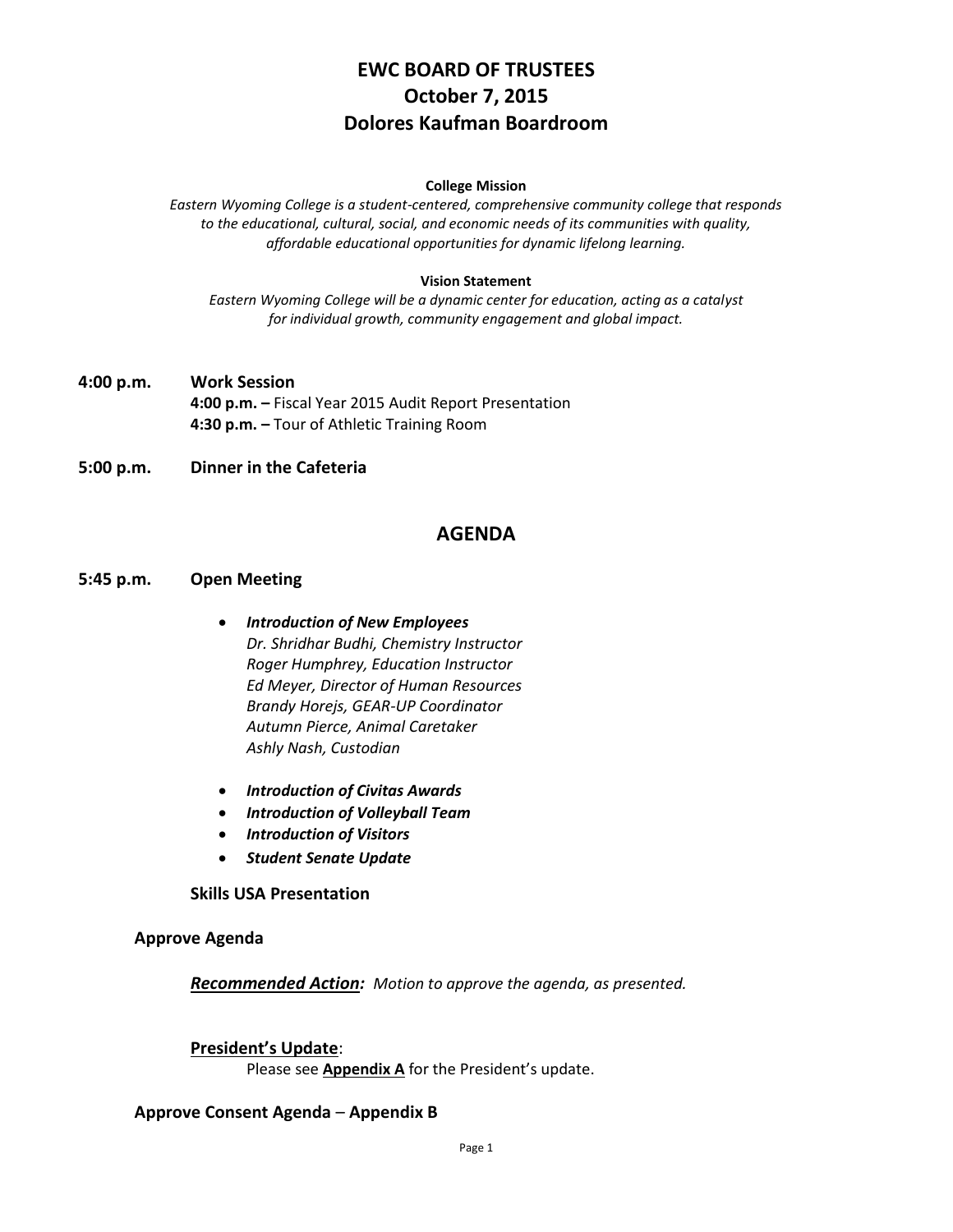**Approve Minutes**: *September 9, 2015 meeting and executive session, and the September 18, 2015 special meeting. Please see Appendix B1*.

*Prepared by Holly Branham, Executive Asst to the President and Board of Trustees*

 **Ratify Memorandum of Understanding between State of WY, Dept of Corrections and EWC**: The purpose of this MOU is to establish an agreement to use the facilities located at EWC to provide a staging area and conference room for media agencies, news agencies, and WDOC public information staff in the event of an emergency situation at the Wyoming Medium Correctional Institution. The MOU will remain in force until such time that one or both parties wish to terminate the agreement. Please see **Appendix B5** for the complete agreement. *Prepared by Holly Branham, Executive Asst to the President and Board of Trustees*

> *Trustees, please feel free to contact Dr. Patterson prior to the board meeting regarding any questions you may have concerning the consent agenda.*

# *Recommended Action: Motion to approve the consent agenda, as presented*

# **Action Items**

#### **Approve Financial Report**

Please see **Appendix C** for the written financial report and the construction projects update.

*Prepared by Mr. Ron Laher, Vice President for Administrative Services*

# *Recommended Action: Motion to approve the financial report, as presented.*

# **Accept Fiscal Year 2015 Audit Report**

The audit report will be hand-carried to the meeting.

*Prepared by Mr. Ron Laher, Vice President for Administrative Services*

# *Recommended Action: Motion to accept the FY-15 Audit Report, as presented.*

# **Approve Appointment of Director of Institutional Development**

A recommendation will be hand-carried to the meeting. *Prepared by Mr. Tom McDowell and Mr. Ed Meyer, Director of Human Resources*

# *Recommended Action: Motion to approve a director of Institutional Development, as presented.*

# **Approve 2015 Strategic Directions**

The Trustees held a strategic planning retreat on September 18<sup>th</sup>, facilitated by Dr. Michelle Landa, vice president for Academic Services. Dr. Landa explained the proposed strategic planning process which had the Board of Trustees developing the strategic directions for the institution. She then worked with the Trustees on a gap analysis and a visioning exercise. Once completed the Board then reviewed the current strategic directions to see if there were any gaps and to reaffirm those that were still relative or add any new strategic directions needed. We are requesting the Board of Trustees approve the proposed 2015 Strategic Directions so the College can begin the next step in the planning process. Please see **Appendix D** for further details. *Prepared by Holly Branham, Executive Asst to the President and the Board of Trustees*

# *Recommended Action: Motion to approve the 2015 Strategic Directions, as presented.*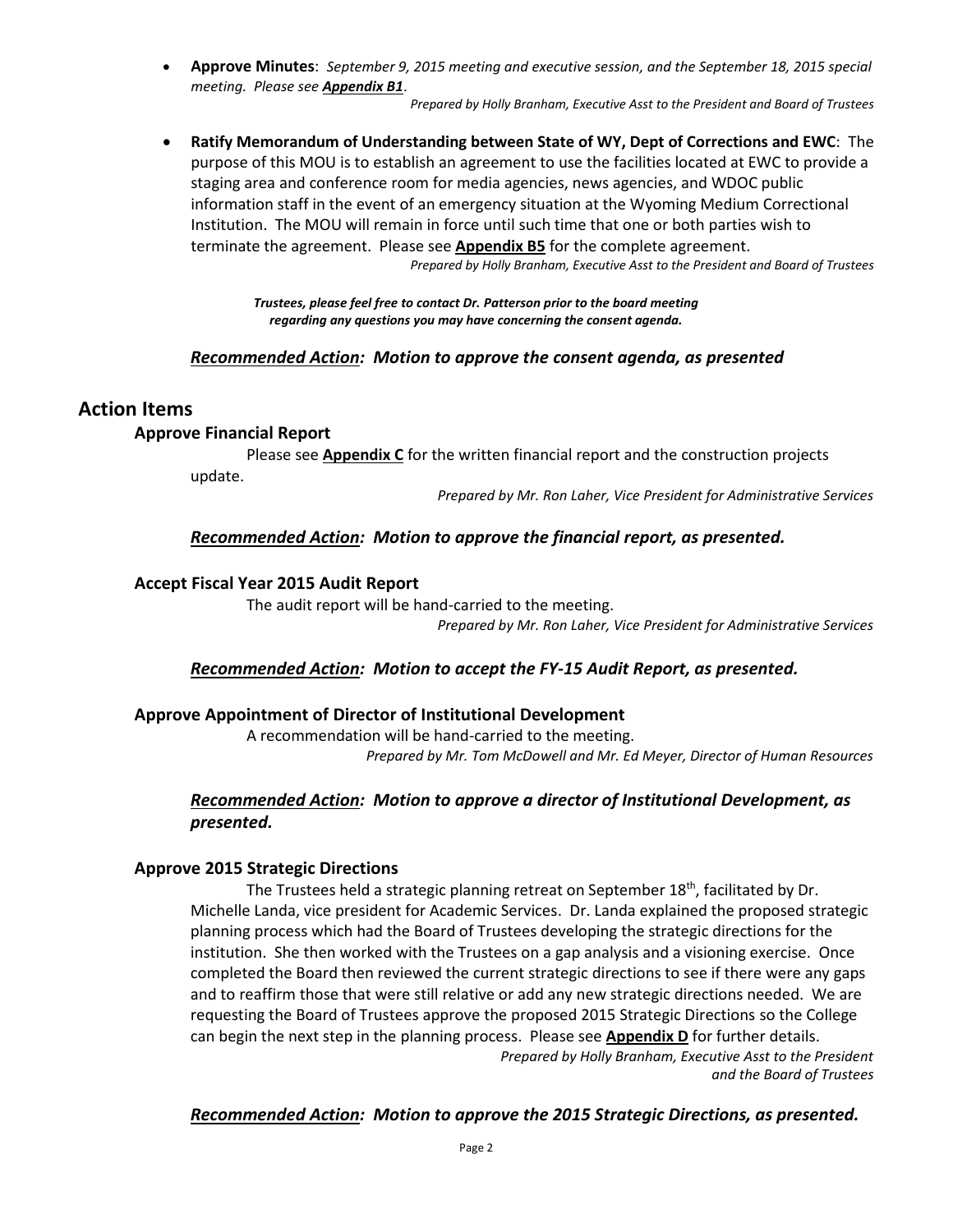# **INFORMATION ITEMS**

#### **Academic Services Update**:

Please see **Appendix E** for the Academic Services update. *Prepared by Dr. Michelle Landa, Vice President for Academic Services*

#### **Institutional Research Reports**:

o **Day Ten Fall Enrollment Report**: On-campus headcount on the tenth day of classes showed a 14% decrease compared to Fall 2014. Full-time headcount was down 48 students, and part-time headcount was down 36 students for a total decrease of 84 students. The number of first-time, full-time students was up 14 students; and the number of first-time, part-time students was down 6 students for a total increase of 8 first-time students. The number of previously enrolled, full-time students was down 62 students and the number of previously enrolled part-time was down 30 students for a total decrease of 92 previously enrolled students. First-time student headcount was 10 below the five-year average for full-time and 26 below the five-year average for part-time students. Previously enrolled student headcount was 44 students below the five-year average for full-time and 35 below the five-year average for part-time. Compared to the first day of classes, full-time headcount has decreased by 7 students, and part-time has increased by 13 students. The on-campus tenth day Full Time Equivalency (FTE) showed a decrease of 79.66 FTE compared to Fall 2014. This reflects a decrease of 3.58 FTE from the first day of classes. The Fall 2015 tenth day FTE was 84.68 below the five-year average. High school students are not included in this report. Please see **Appendix F** for complete details.

*Prepared by Ms. Kimberly Russell, Director of Institutional Research*

o **Douglas Day Ten Fall Enrollment Report**: Douglas headcount on the tenth day of classes showed an18.8% increase compared to Fall 2014. Full-time headcount was up 7 students, and part-time headcount was up 11 students for a total increase of 18 students. The number of first-time, full-time students was up 12 students; and the number of first-time, part-time students was up 2 students for a total increase of 14 first-time students. The number of previously enrolled, full-time students was down 5 students and the number of previously enrolled part-time was up 9 students for a total increase of 4 previously enrolled students. First-time student headcount was 5 above the three-year average for full-time and 2 below the three-year average for part-time students. Previously enrolled student headcount was 3 students below the three-year average for full-time and 3 above the three-year average for part-time. Compared to the first day of classes, full-time headcount has increased by 2 students, and part-time has increased by 4 students. Douglas tenth day FTE showed an increase of 7.42 FTE compared to Fall 2014. This reflects an increase of 0.17 FTE from the first day of classes. The Fall 2015 tenth day FTE was 3.7 above the three-year average. This report does not include high school students. Please see **Appendix G** for complete details.

*Prepared by Ms. Kimberly Russell, Director of Institutional Research*

#### **College Relations Update:**

A preview of the new EWC Athletic website will be presented.

*Prepared by Ms. Tami Afdahl, Director of College Relations*

#### **Faculty Senate Update:**

The EWC Faculty Senate greatly appreciated the opportunity to hold a work session with the board last month.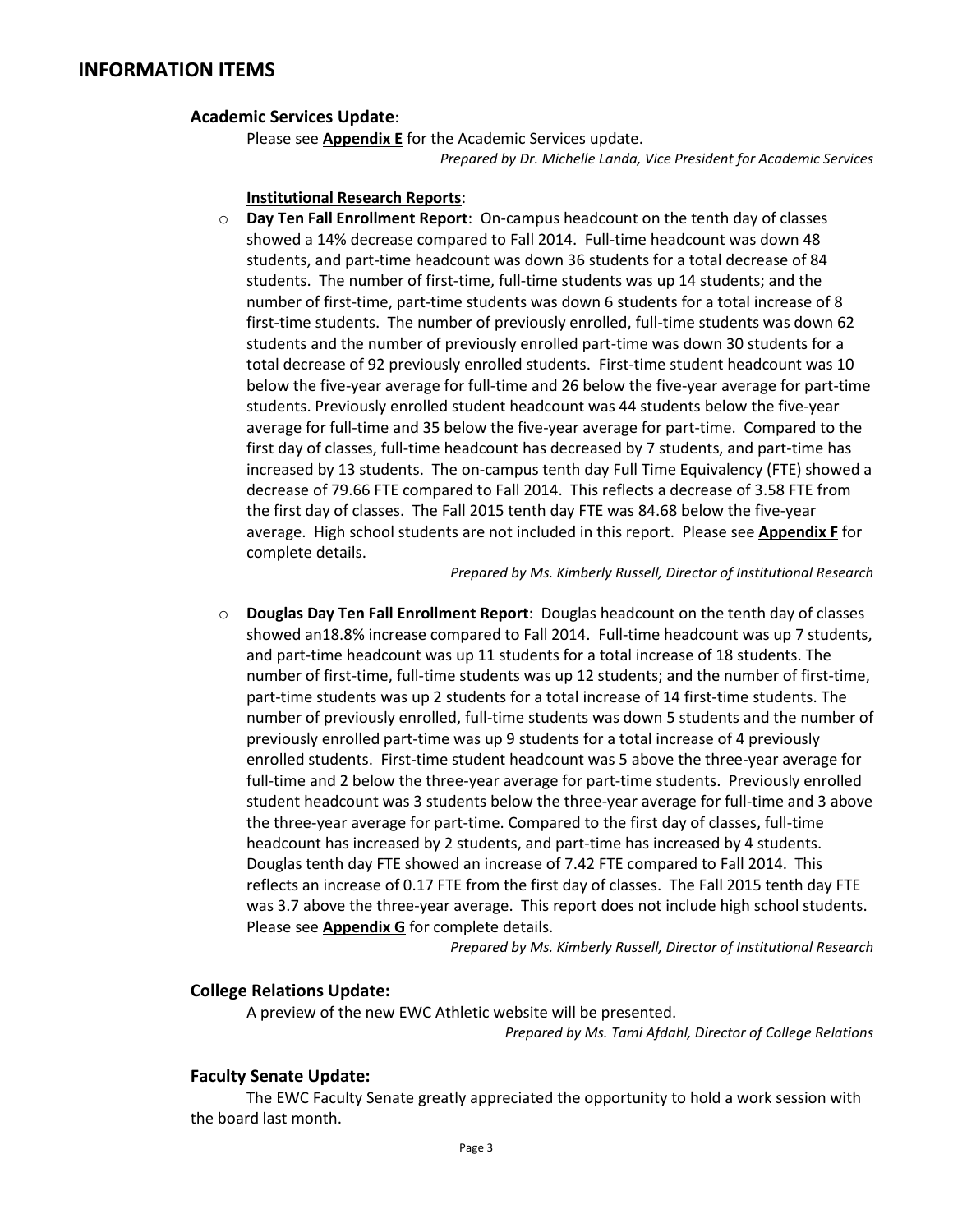Senate President Heidi Edmunds met with the state Faculty Alliance on Thursday, October 1<sup>st</sup>. Items discussed included a lack of consistent standards and practices regarding concurrent enrollment and qualification of concurrent enrollment instructors amongst community colleges in Wyoming, and faculty compensation issues. Many other community college boards are currently requesting and hearing faculty input regarding compensation policies and current standards statewide.

The senate will be welcoming Dr. Landa to our meeting scheduled October  $1<sup>st</sup>$ , and we are greatly looking forward to working with her at that time as well as in the future on items of faculty interest.

*Prepared by Mr. Michael T. DeMers, Faculty Senate Vice President*

#### **Human Resources Update:**

The Human Resources Office has completed the Mountain States Salary Survey. This survey is an important source of comparative salary data for the community colleges in the region. In addition, the Equity in Athletics report has been completed.

*Prepared by Mr. Tom McDowell, Interim Director of Human Resources*

# **Staff Alliance Update**:

The staff alliance would like to send warm wishes to former chairman, Mr. Clyde Woods. We are going to miss his guidance and leadership in the Staff Alliance as he enjoys retirement. As an alliance, we are back in full swing now that the summer is over and everyone is back on to campus. At our last meeting, we discussed working with other EWC organizations and committees to host a "holiday social" at the end of the Fall semester. During the discussions members suggested having the event open to all EWC employees and their families. This social would have activities including a visit with Santa for children, bouncy houses, a carry-in style meal, etc. This would be in addition to our holiday carry-in that is hosted every year. We are still very much in the planning stages of this event and are hoping to have a better idea this month to then take to other organizations for help. We are looking forward to having a great year! *Prepared by Mai Lee Olsen, Staff Alliance President*

# **Student Services Update**:

Please see **Appendix H** for the Student Services update.

*Prepared by Dr. Rex Cogdill, Vice President for Student Services*

# **Trustee Topics**

- **October 19-20 -- Wyoming Community College Commission Meeting hosted by EWC at the Douglas Campus**
	- o October 19 –WACCT Meeting, 2:00 p.m.
	- o October 19 --Reception and Tours for Attendees, 5:00 6:00 p.m.
	- o October 19 Dinner for EWC Trustees and Commissioners, 6:30 p.m.
	- o October 20 Commission Meeting
	- o **Please let Holly know if you will attend the WACCT meeting and/or the Commission meeting and if you wish to have a hotel room reserved for you in Douglas**.
- **Trustee Nominee for WACCT Leadership Award for 2015-2016 – Appendix I**

#### **Executive Session –** *Personnel*

*Recommended Action: Motion to adjourn to executive session to discuss personnel.*

# **Adjournment**